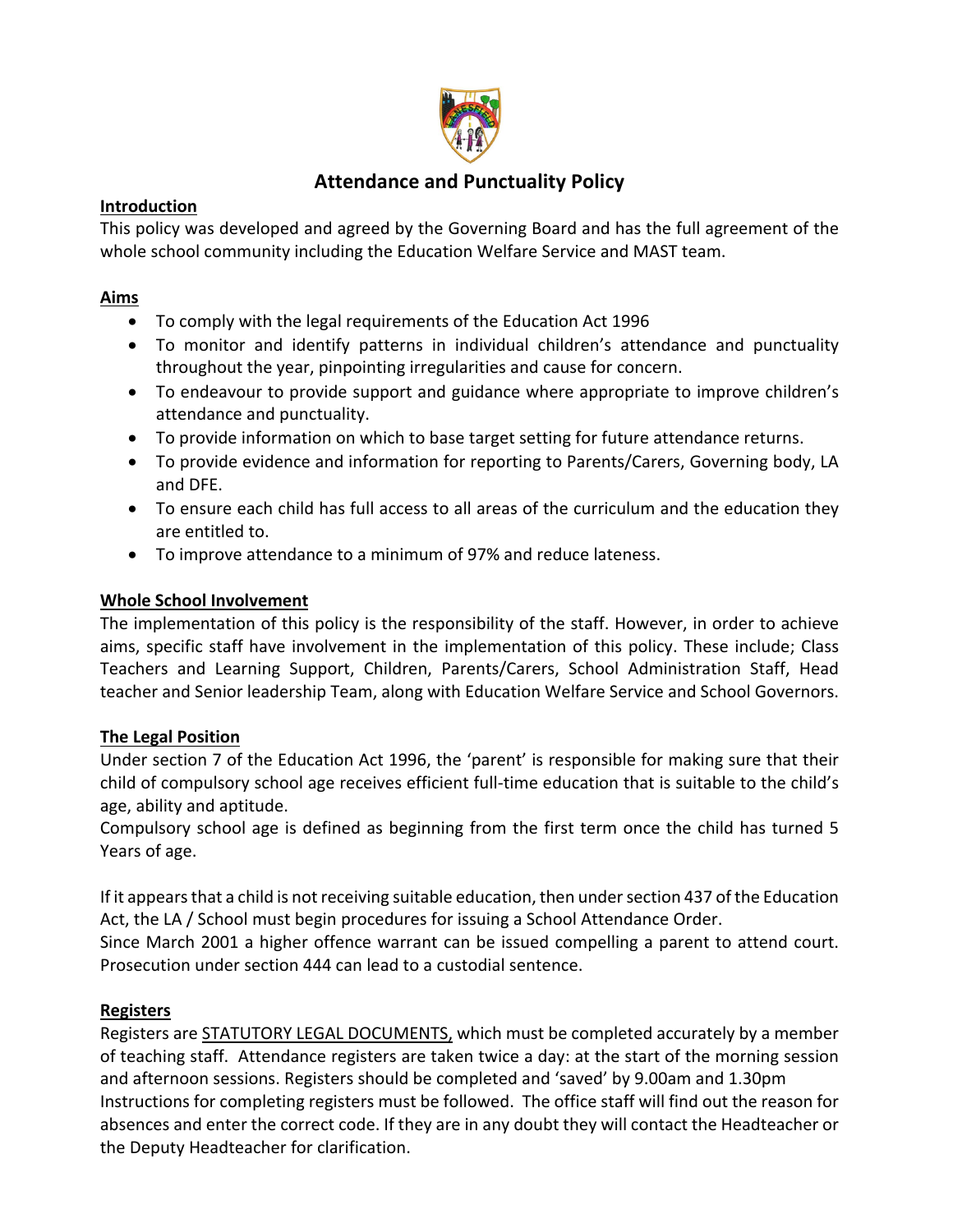### **Absences**

Absences can only be authorised once the attendance team or Head/Deputy Head teacher are satisfied that an acceptable explanation has been provided by the parent/carer regarding the absence. It is important that absences can only be authorised by the school and not by the parent/carer.

If a member of staff is in doubt about whether an absence should be authorised, then this should be referred to the Head/Deputy Headteacher.

If a valid reason is given verbally or in writing by a Parent/Carer, then the absence may be authorised. If the reason is unacceptable or not validated, then it should be referred to attendance staff to investigate further.

### **Procedures for Authorising Absence**

- Parents are required to contact school on 558950 before 9.00am on the first day of absence to confirm the reason of absence and its likely duration.
- If a child is not in school and no reason for absence has been supplied, parents will be contacted to clarify the reason for absence.
- If a child is not in school and has is persistently absent, they make receive a door knock to establish the reason for not attending school.
- Parents who routinely fail to make contact with the school will have all absences unauthorised and a referral to the Education Welfare Service may be made.
- If an absent child is subject to a Child Protection Plan or is a Child in Need attendance staff should inform Head/Deputy Head immediately that the child is absent.

### **Acceptable Reason for Absence**

- Illness (evidence may be asked for)
- Days agreed by school as Religious observance

### **Unacceptable Reasons for Absence**

- Truancy (absence without knowledge of Parents/Carers)
- Minding the House
- Shopping/running errands (e.g. buying new shoes clothes
- Looking after sick relatives
- Looking after brothers or sisters
- School clothing in the wash
- Oversleeping
- Head lice
- Birthday
- Parent's illness
- Children in another school on an Inset Day
- Last day of term
- Child tells the parent/carer that they do not want to go to school
- Holiday: whole weeks and odd days
- Routine medical and dental appointments are discouraged in school time (school is happy to support parents if they are having difficulties obtaining appointments outside of school hours.)
- Any other reason that the Head Teacher deems unacceptable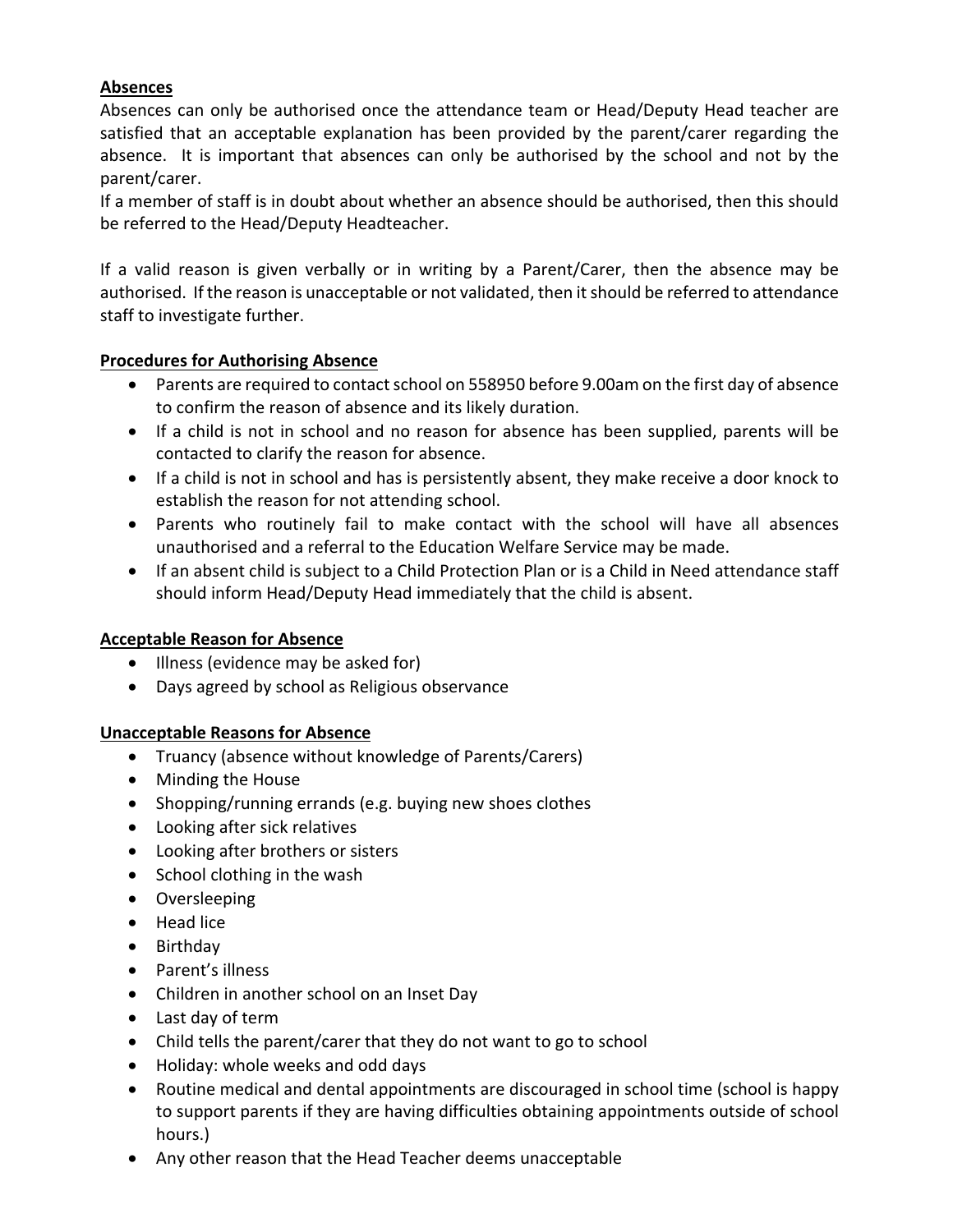### **Leave During Term Time**

We would actively discourage parents and carers from taking children on holiday during term time. We believe that every session missed from school is a missed opportunity for children to learn from a new experience. Learning is a process and if a child misses a step, the next step of learning becomes much more difficult.

If you wish to apply for a leave of absence, you must complete a form from the office at least 4 weeks prior to the commencement of the absence.

**Lanesfield School will not authorise any leave of absence that is requested because of holiday.**

Any leave of absence 5 days or over for a family holiday will result in a fixed penalty notice being issued, irrespective of the child's current attendance.

### **The people responsible for attendance matters in this school are;**

The Head Teacher The Deputy Head Teacher Sally Beasley (external support) EWO support will be accessible for statutory duties.

### **Monitoring Attendance**

- All children's attendance figures will be checked twice a term for children under 93%.
- Attendance staff will meet regularly to analyse attendance patterns
- Individual and whole school attendance, punctuality figures discussed and ways forward suggested.
- Children causing concern will be discussed along with actions taken and progress towards targets.
- All parents receive a letter if attendance falls below 93%.
- Children with attendance less than 93% are identified as causing concern
- Children who are regularly late are also identified as causing concern

### **Procedures for when attendance is causing concern**

- In the first instance, a letter will be sent home notifying parents/careers that their child's attendance has dropped below the expected 95%.
- If the child's attendance/punctuality continues to be a cause for concern and falls below 93%, parents/carers will receive a home visit where a Parenting Agreement will be established.
- If the child's attendance falls below 90% then a meeting will be held with the Head Teacher and Attendance Worker. The Parenting Agreement will be reviewed and an Early Help Assessment will be offered.
- The pupil's attendance/punctuality will be closely monitored until it is no longer a concern. This is supported by reviews with the parents/carers throughout each half term.
- If a child's absence remains a cause of concern and after intervention by the school which will include unauthorised absences, then a referral to the Education Welfare Service may be made and a letter will be sent home warning of possible legal action if no improvements are seen.
- The Behaviour and Attendance Officer will ask to meet with parents and school along with other any other professionals, such as the school nurse, to discuss absence issues.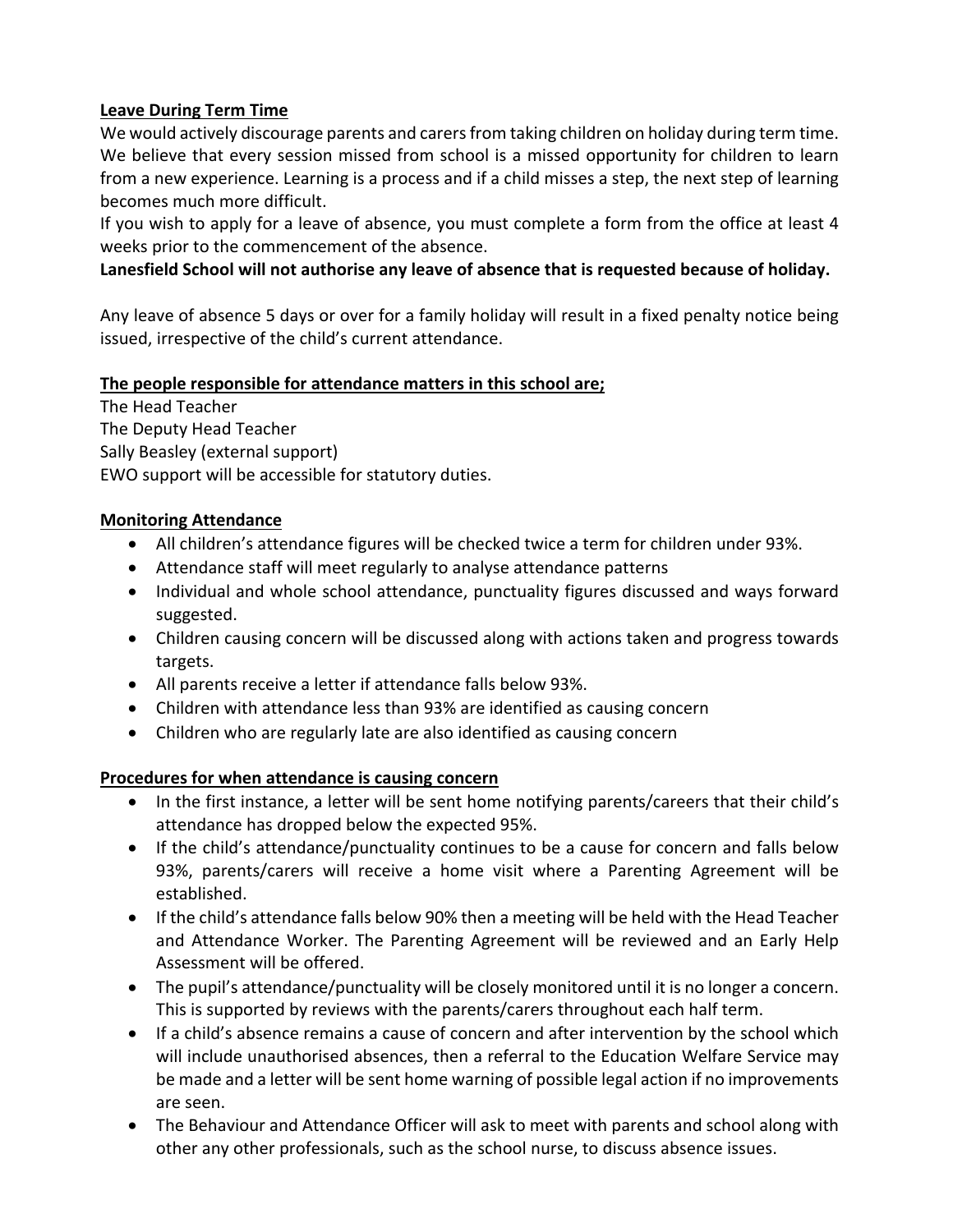- If parents/carers fail to attend meetings to discuss attendance issues and attendance or punctuality does not improve within a specific time, a Penalty Notice could be served.
- Further absence or lateness could result in a caution, court action and a custodial sentence

#### **Lateness**

Late arrivals to school are an unauthorised absence. The school day begins at 8.50am and the register closes at 9am. Children who are late with a valid reason will be authorised with an 'L' code. If a legitimate reason is not given, an 'O' code for an unauthorised absence may be given.

Where a child is consistently late over a number of weeks, parents will receive a letter asking why their child is late and ask for cooperation in rectifying the situation.

#### **Celebrating Good Attendance**

- At Lanesfield Primary School one of our aims is to become an Attendance HERO (Here Every day Ready On-Time)
- Class teachers are encouraged to praise individual and class attendance regularly.
- Attendance staff will regularly report attendance to other school staff to raise awareness and encourage good attendance.
- Weekly attendance is celebrated with the HERO bear going to the best class. This is shared on the school newsletter.
- Children who have had 100% attendance for a whole term will receive a coloured wristband. Bronze for Autumn, Silver for Spring and Gold for Summer. They will also be awarded with a certificate.
- Children who achieve 100% for a whole school year will be presented with a gold pin badge.
- 100% attendance raffles take place throughout the school year.
- Improved attendance is also celebrated through letters sent home to parents.

### **Setting Targets**

The Local Authority sets target for all schools based upon past performance and national expectations. However, the DfE and OFSTED have specific targets which place schools into national categories and tables which will be published for parental scrutiny each year.

#### **Race Equality and Equal Opportunities**

All children have equal access to a full education regardless of their gender, disability or ability. We are committed to providing a safe and happy school free from racist intimidation or harassment of any kind and for all our children to achieve their full potential.

### **Reporting Attendance**

Attendance is reported to pupil and parents in a variety of ways:

- Annually on the annual written report
- Termly at parent consultations
- Through ongoing intervention throughout the year
- By publishing attendance and punctuality results in the school Newsletter.

#### Information is transferred to other schools by way of:

• Electronic data systems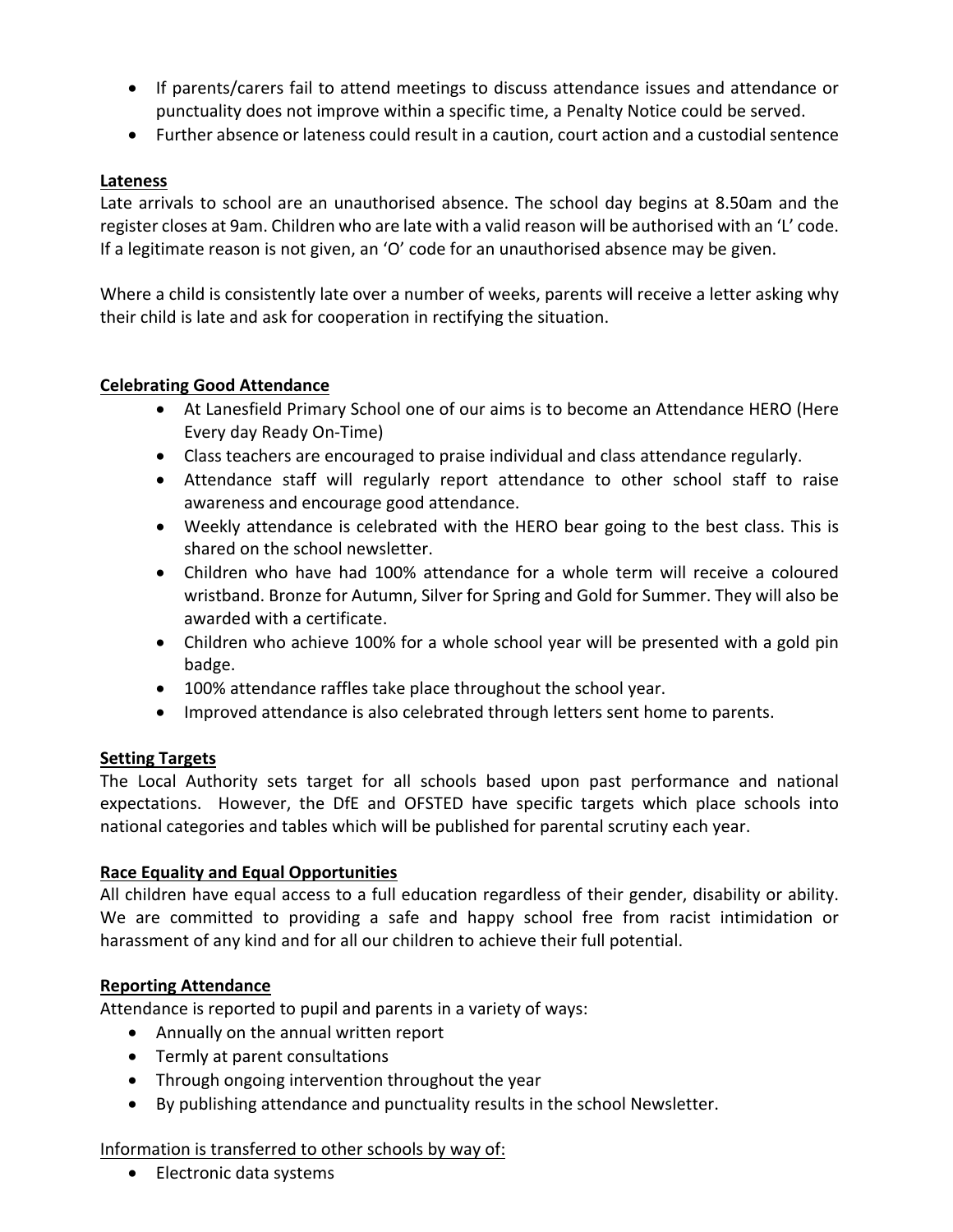- Common Transfer forms
- National Curriculum assessment records
- Passing on of annual reports.

The school is required to make attendance returns to the DfE and the LA

#### **Roles and Responsibilities**

The Headteacher should:

- Ensure legal requirements are being met with regard to attendance and punctuality.
- Be responsible for the operational management of the attendance policy.
- To review policy and procedures at least annually with all staff.
- To discuss attendance and punctuality with new Parents/Carers and children.
- To analyse authorised and unauthorised absence regularly with attendance staff and EWO to discuss any attendance issues.
- Reward and celebrate attendance.
- Send letters home regarding attendance and lateness.
- Identify and monitor individual absences and lateness, identifying patterns and trends and target improvements.
- Make the school Attendance and Punctuality Policy available to parents.
- Hold regular meetings to address attendance issues and implement strategies to increase attendance and reduce Persistent Absence.

### **The Governing Board should:**

- Know and understand the school's policy and procedures for absence and lateness
- Have a designated governor responsible for monitoring and supporting the school with attendance and punctuality. Our designated governor is Mrs Davidson

### **Attendance Staff Should:**

- Monitor individual attendance and lateness daily, identifying any patterns and absences.
- Liaise with the Head Teacher and Deputy Head teacher regarding absence and lateness.
- Produce reports for the Headteacher and Governors summarising individual and whole school attendance.
- Communicate with Parents/Carers on attendance and punctuality.
- Record and store contact with parents in an appropriate manner.
- Follow up data and reports with regard to less than 93% attendance.
- Follow up poor punctuality and communicate with parents and children to identify solutions.
- Hold regular meetings with Head/Deputy regarding attendance.

### **Class teachers should:**

- Ensure that registers are completed in accordance with Attendance and Punctuality procedures.
- Date any written letters received from parents/cares regarding lateness or attendance and file in register wallet.
- Record any verbal messages from Parents/Carers regarding attendance or lateness on simms with a record of who shared message.